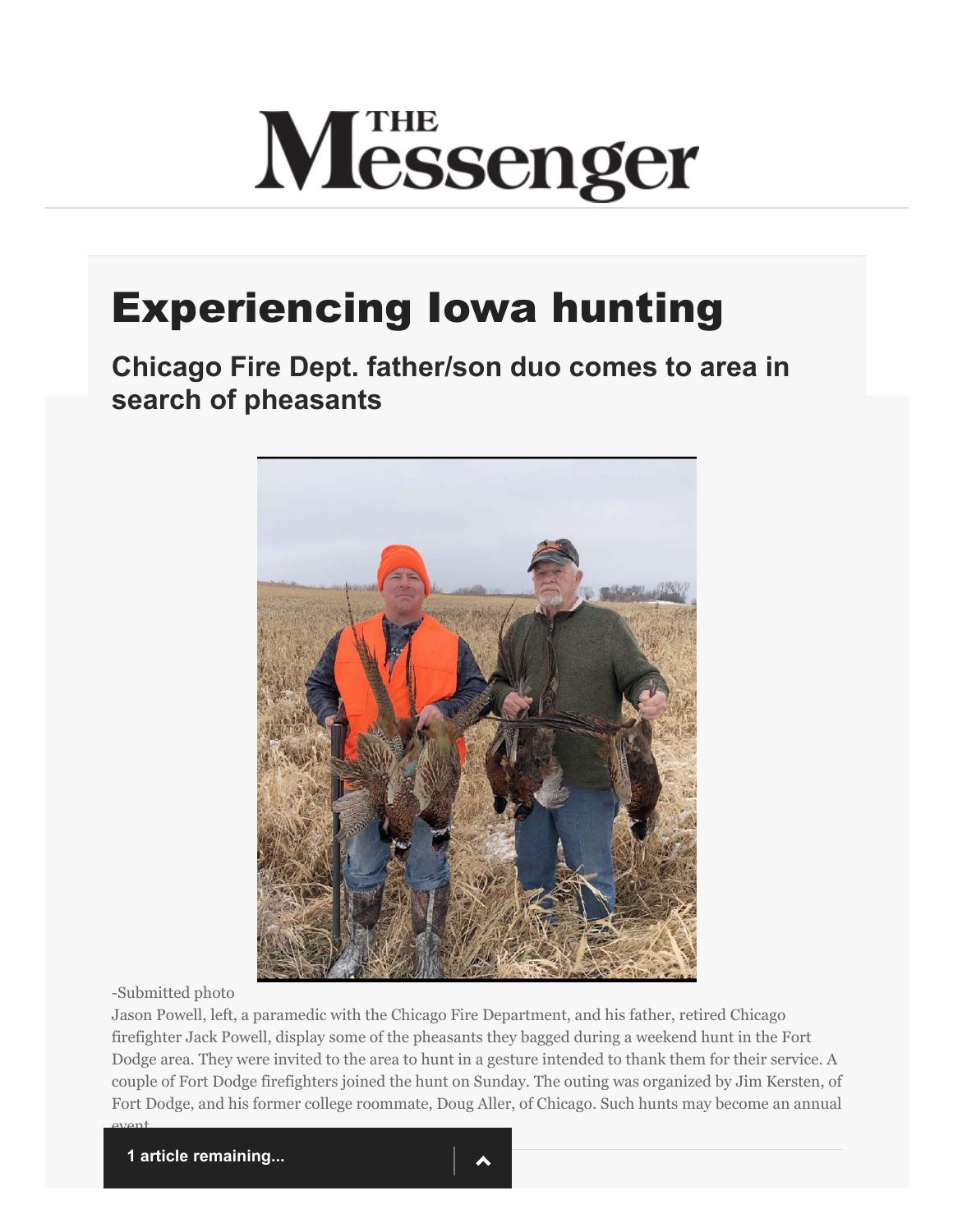During a weekend of hunting in which the amount of laughing and goodnatured teasing likely exceeded the amount of shooting, a father and son with deep connections to the Chicago Fire Department were introduced to the people and the landscape of Webster County.

*"I feel like the guest of honor here,"* said Jason Powell, a paramedic.

His father, retired firefighter Jack Powell, wanted to thank everybody who made the pheasant hunting trip possible.

*"This is our thank you for all that the firefighters and first responders do for the rest of us,"* Jerry Beck, the treasurer and banquet chairman of the Webster County Chapter of Pheasants Forever, immediately replied.

The Powells were guests on what may have been the first of many pheasant hunts intended to honor and thank firefighters.

The idea of the trip originated with Jim Kersten, of Fort Dodge, and his former college roommate, Doug Aller, of Chicago. Aller, an Iowa native who has been a hunter for most of his life, manages investments for the union that represents Chicago firefighters.

Aller had been part of a No Child Left Indoors program that Pheasants Forever had conducted for the children of Chicago firefighters and police officers.

*"I'd seen all of these kids spend too much time watching video games, violent video games,"* he said.

He and Kersten began developing a plan to bring some of the firefighters and their children to Iowa for pheasant hunting. When the COVID-19 pandemic interfered, the two pushed ahead with plans for a smaller hunt that would serve as a token of appreciation for the service and sacrifices of firefighters.

When he retired after 22 years of service, Jack Powell was a member of Engine Co. 45, working out of a firehouse on South Cottage Grove Avenue

that time. He said he was *"nice and*"

**1 article remaining...**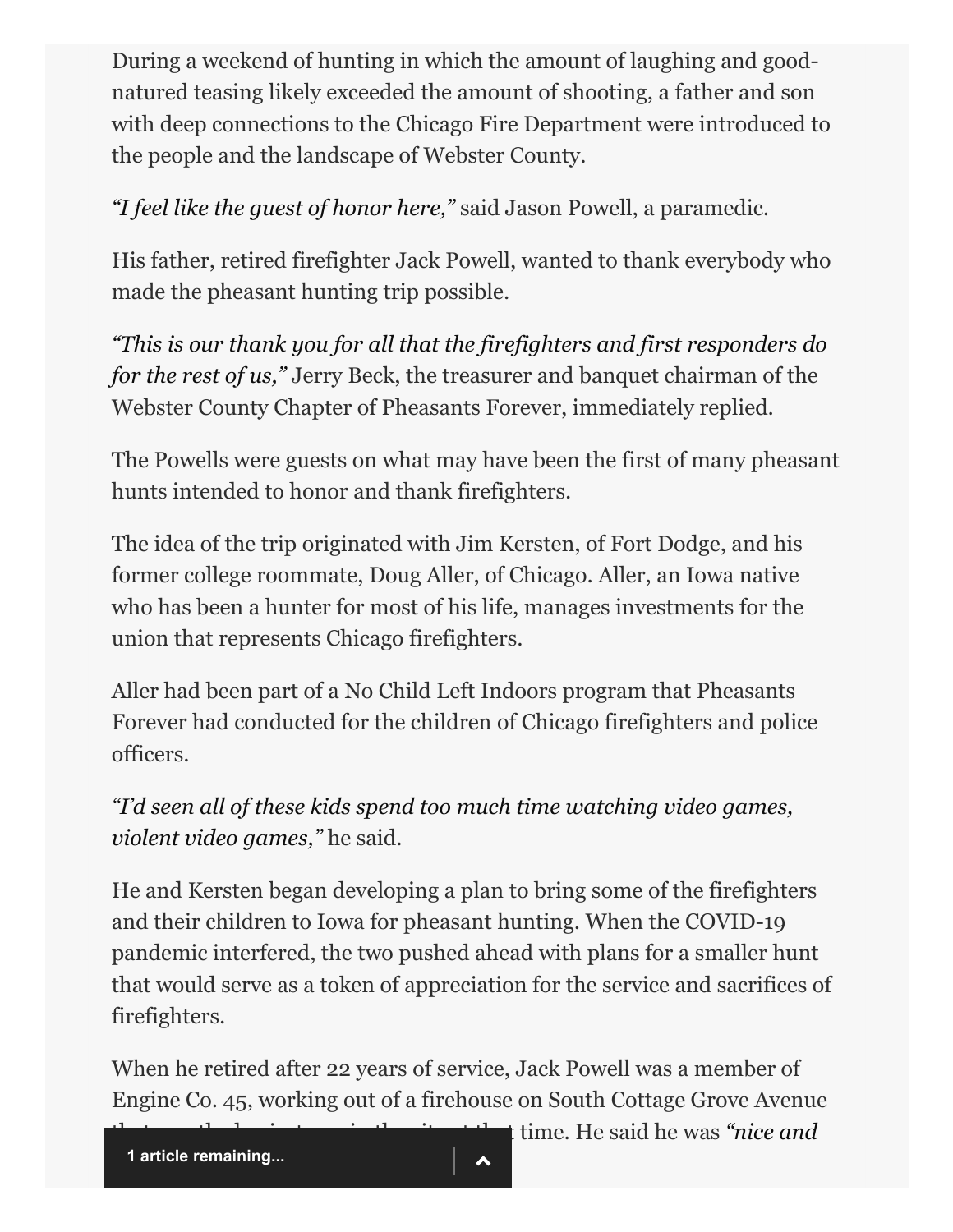*comfortable on the couch"* when he was invited to join the hunt. He hadn't been pheasant hunting in years.

*"I said 'yeah, why not,"* he recalled.

Decades ago, he had hunted pheasants in Iowa, near Clinton. He had not been hunting in northern Iowa.

*"I enjoyed it,"* he said. *"This is nice."*

Jason Powell, who is assigned to Ambulance 69, said he got a last-minute invitation to the hunt from a union steward. He has hunted for years, but never in Iowa.

*"We had a great day,"* he said Saturday evening. *"We don't get this chance to hunt in northern Illinois."*

He said that except for the Shawnee National Forest in southern Illinois, there isn't much public land open to hunting in that state, and there is very little private land available.

Jason Powell was impressed with the Fort Dodge community.

*"Beautiful town, nice people,"* he said.

The hunting party included Matt Garner, the president of the local Pheasants Forever chapter; chapter members Greg Davis and Bruce Walker; Tom Beneke; the Powells; Beck; Kersten and Aller on Saturday. Two Fort Dodge firefighters – Capt. Jason Vandi and Firefighter Mike Wiltzius — joined the group on Sunday. The hunters had about six dogs with them.

The hunt took place on lands owned by Richard Stark, of Woolstock; Bob Van Diest, of Webster City; and Gus Macke, of Lake City. The areas where they hunted were southeast of Clare, south of Woolstock, north of Duncombe and near Vincent.

On Saturday, the party bagged about 10 birds. Jason Powell got three of

1 article remaining...